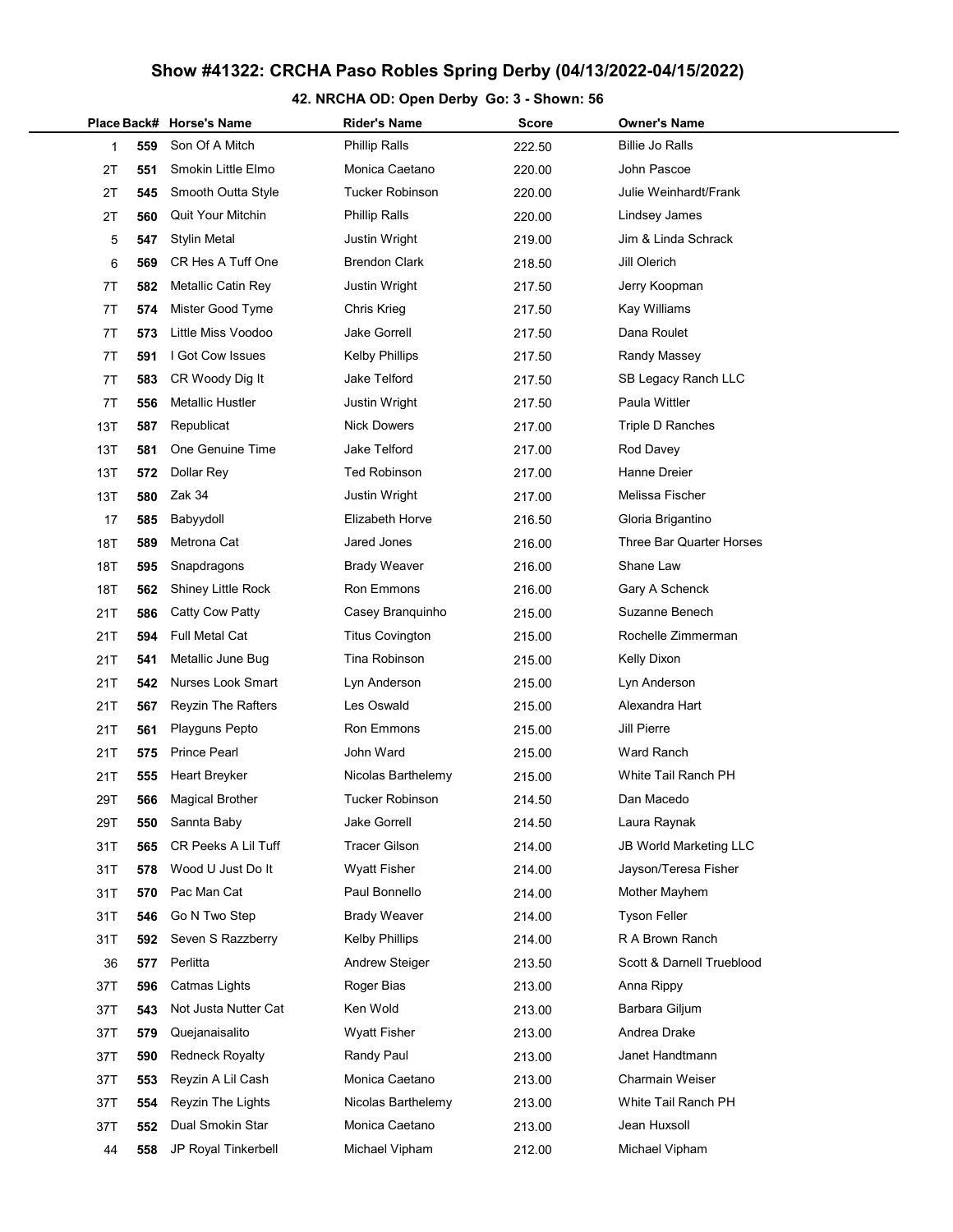# Show #41322: CRCHA Paso Robles Spring Derby (04/13/2022-04/15/2022)

| 45T | 544 | Cashing N My Diamond    | Ken Wold              | 211.00 | Mark Beck                  |
|-----|-----|-------------------------|-----------------------|--------|----------------------------|
| 45T | 576 | Nitrous Hawk            | <b>Andrew Steiger</b> | 211.00 | John & Kathy Bennett       |
| 45T | 568 | SJR Smooth Caddy        | Jake Telford          | 211.00 | Stan Rowlan                |
| 45T | 548 | Fuego                   | Les Oswald            | 211.00 | <b>Brittany Jae Whyler</b> |
| 49T | 571 | Nics Foxy Girl          | Paul Bonnello         | 210.00 | <b>Justin McMorrow</b>     |
| 49T | 557 | Telemesomethinggood     | John McCarty          | 210.00 | Tamara Hansen              |
| 51T | 529 | Her Time                | Jaton Lord            | 209.00 | Francesca Lord             |
| 51T | 563 | O Starlight             | <b>Ron Emmons</b>     | 209.00 | Matt Fischer               |
| 53  | 540 | <b>Gettin Arround</b>   | Sunni McCormick       | 208.00 | Suzette Overgaag           |
| 54T | 584 | <b>CP Stylish Pepto</b> | Pat Wickenheiser      | 203.00 | Pam Romero                 |
| 54T | 549 | <b>ISR Little Rey</b>   | Luis Valdez           | 203.00 | Brendan & Stacy            |
| 56  | 564 | Reachin For The Boon    | <b>Travis Mankins</b> | 186.00 | Cynthia OConnell           |

#### 43. NRCHA IODERB: Intermediate Open Derby Go: 3 - Shown: 37

|     |     | Place Back# Horse's Name  | <b>Rider's Name</b>    | <b>Score</b> | <b>Owner's Name</b>           |
|-----|-----|---------------------------|------------------------|--------------|-------------------------------|
| 1T  | 551 | Smokin Little Elmo        | Monica Caetano         | 220.00       | John Pascoe                   |
| 1T  | 545 | Smooth Outta Style        | <b>Tucker Robinson</b> | 220.00       | Julie Weinhardt/Frank         |
| 3   | 569 | CR Hes A Tuff One         | <b>Brendon Clark</b>   | 218.50       | Jill Olerich                  |
| 4   | 574 | Mister Good Tyme          | Chris Krieg            | 217.50       | Kay Williams                  |
| 5   | 572 | Dollar Rey                | <b>Ted Robinson</b>    | 217.00       | Hanne Dreier                  |
| 6   | 585 | Babyydoll                 | <b>Elizabeth Horve</b> | 216.50       | Gloria Brigantino             |
| 7   | 562 | <b>Shiney Little Rock</b> | Ron Emmons             | 216.00       | Gary A Schenck                |
| 8T  | 586 | Catty Cow Patty           | Casey Branquinho       | 215.00       | Suzanne Benech                |
| 8T  | 594 | <b>Full Metal Cat</b>     | <b>Titus Covington</b> | 215.00       | Rochelle Zimmerman            |
| 8T  | 541 | Metallic June Bug         | Tina Robinson          | 215.00       | Kelly Dixon                   |
| 8T  | 542 | <b>Nurses Look Smart</b>  | Lyn Anderson           | 215.00       | Lyn Anderson                  |
| 8T  | 567 | <b>Reyzin The Rafters</b> | Les Oswald             | 215.00       | Alexandra Hart                |
| 8T  | 561 | Playguns Pepto            | Ron Emmons             | 215.00       | Jill Pierre                   |
| 8T  | 575 | <b>Prince Pearl</b>       | John Ward              | 215.00       | Ward Ranch                    |
| 8T  | 555 | Heart Breyker             | Nicolas Barthelemy     | 215.00       | White Tail Ranch PH           |
| 16  | 566 | <b>Magical Brother</b>    | <b>Tucker Robinson</b> | 214.50       | Dan Macedo                    |
| 17T | 565 | CR Peeks A Lil Tuff       | <b>Tracer Gilson</b>   | 214.00       | <b>JB World Marketing LLC</b> |
| 17T | 578 | Wood U Just Do It         | <b>Wyatt Fisher</b>    | 214.00       | Jayson/Teresa Fisher          |
| 17T | 570 | Pac Man Cat               | Paul Bonnello          | 214.00       | Mother Mayhem                 |
| 20  | 577 | Perlitta                  | <b>Andrew Steiger</b>  | 213.50       | Scott & Darnell Trueblood     |
| 21T | 596 | Catmas Lights             | Roger Bias             | 213.00       | Anna Rippy                    |
| 21T | 543 | Not Justa Nutter Cat      | Ken Wold               | 213.00       | Barbara Giljum                |
| 21T | 579 | Quejanaisalito            | <b>Wyatt Fisher</b>    | 213.00       | Andrea Drake                  |
| 21T | 590 | <b>Redneck Royalty</b>    | Randy Paul             | 213.00       | Janet Handtmann               |
| 21T | 553 | Reyzin A Lil Cash         | Monica Caetano         | 213.00       | <b>Charmain Weiser</b>        |
| 21T | 554 | Reyzin The Lights         | Nicolas Barthelemy     | 213.00       | White Tail Ranch PH           |
| 21T | 552 | Dual Smokin Star          | Monica Caetano         | 213.00       | Jean Huxsoll                  |
| 28  | 558 | JP Royal Tinkerbell       | Michael Vipham         | 212.00       | Michael Vipham                |
| 29T | 544 | Cashing N My Diamond      | Ken Wold               | 211.00       | Mark Beck                     |
| 29T | 576 | Nitrous Hawk              | <b>Andrew Steiger</b>  | 211.00       | John & Kathy Bennett          |
| 29T | 548 | Fuego                     | Les Oswald             | 211.00       | <b>Brittany Jae Whyler</b>    |
| 32T | 571 | Nics Foxy Girl            | Paul Bonnello          | 210.00       | Justin McMorrow               |
|     |     |                           |                        |              |                               |